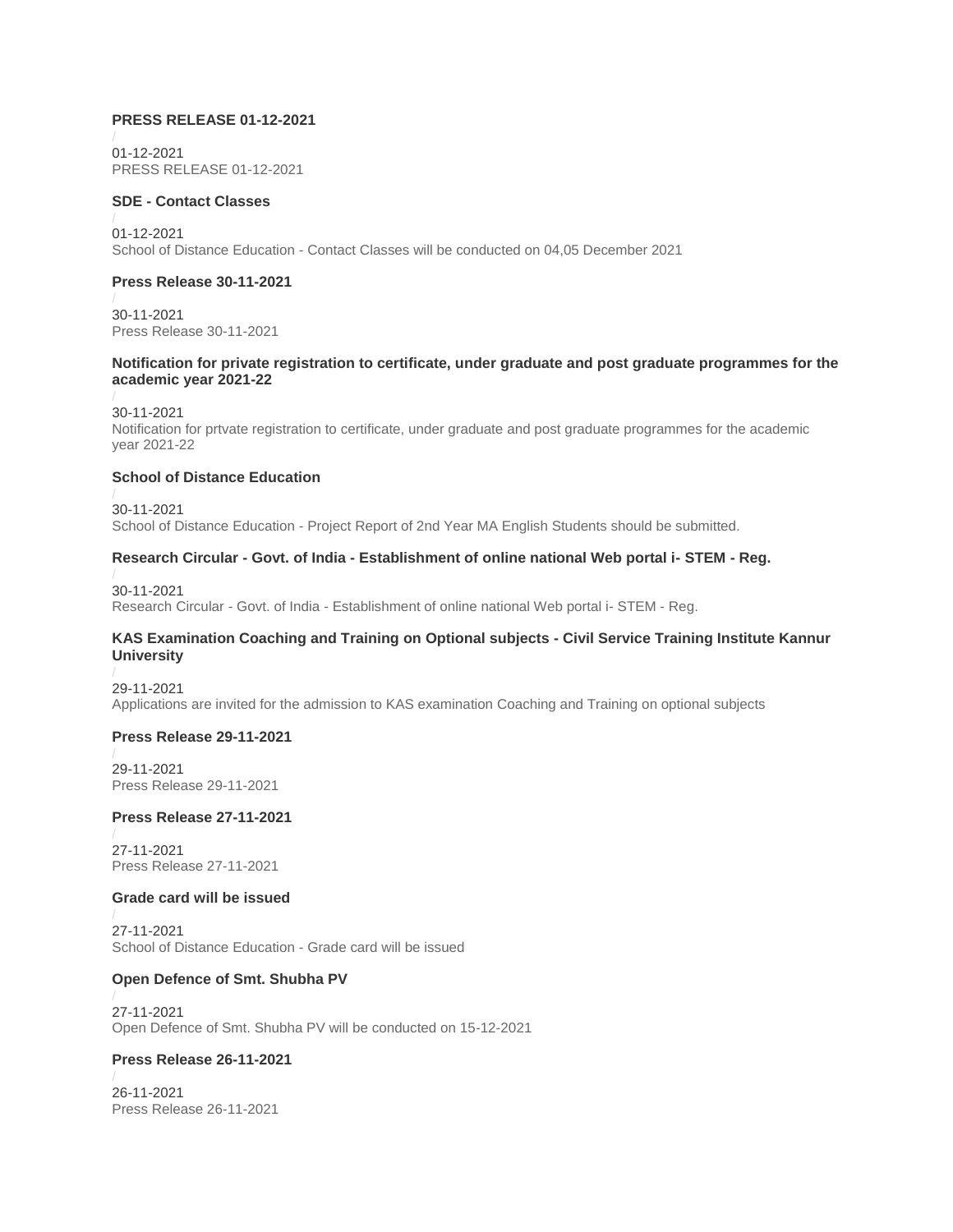## **Press Release 25-11-2021**

25-11-2021 [Press Release 25-11-2021](https://kannuruniversity.ac.in/media/documents/press_release_25-11-2021.pdf)

#### **Last date extended**

25-11-2021 [Last date of application for the Post of Professor, Associate Professor, Assistant Professor extended](https://kannuruniversity.ac.in/media/documents/Not_extended.pdf)

## **Press Release 24-11-2021**

24-11-2021 [Press Release 24-11-2021](https://kannuruniversity.ac.in/media/documents/press_24-11-2021.pdf)

## **School of Distance Education - Contact Classes will be conducted**

24-11-2021 School of Distance Education - [Contact Classes will be conducted](https://kannuruniversity.ac.in/media/documents/contact2.pdf)

## **Press Release 23-11-2021**

23-11-2021 [Press Release 23-11-2021](https://kannuruniversity.ac.in/media/documents/press_release_23-11-2021.pdf)

#### **Inviting Application for the selection of Vice-Chancellor to Kannur University is withdrawn**

23-11-2021 [Inviting Application for the selection of Vice-Chancellor to Kannur University is withdrawn](https://kannuruniversity.ac.in/media/documents/vc_cancel_23-11-2021.pdf)

#### **Press Release 22-11-2021**

22-11-2021 [Press Release 22-11-2021](https://kannuruniversity.ac.in/media/documents/press_release_22-11-2021.pdf)

## **BEd Rank List 2019-21 Batch**

22-11-2021 [BEd Rank List 2019-21 Batch](https://kannuruniversity.ac.in/media/documents/ep-iii.pdf)

#### **Press Release 20-11-2021**

20-11-2021 [Press Release 20-11-2021](https://kannuruniversity.ac.in/media/documents/press_20-11-2021.pdf)

## **Press Release 19-11-2021**

19-11-2021 [Press Release 19-11-2021](https://kannuruniversity.ac.in/media/documents/press_19-11-2021.pdf)

#### **Applications are invited for the Post of Professor, Associate Professor, Assistant Professor**

19-11-2021 [Applications are invited to the Post of Professor, Associate Professor, Assistant Professor](https://kannuruniversity.ac.in/media/documents/pree_release_-.pdf)

#### **Press Release 18-11-2021**

18-11-2021 [Press Release 18-11-2021](https://kannuruniversity.ac.in/media/documents/press_18-11-2021.pdf)

#### **Open Defence on 08-12-2021**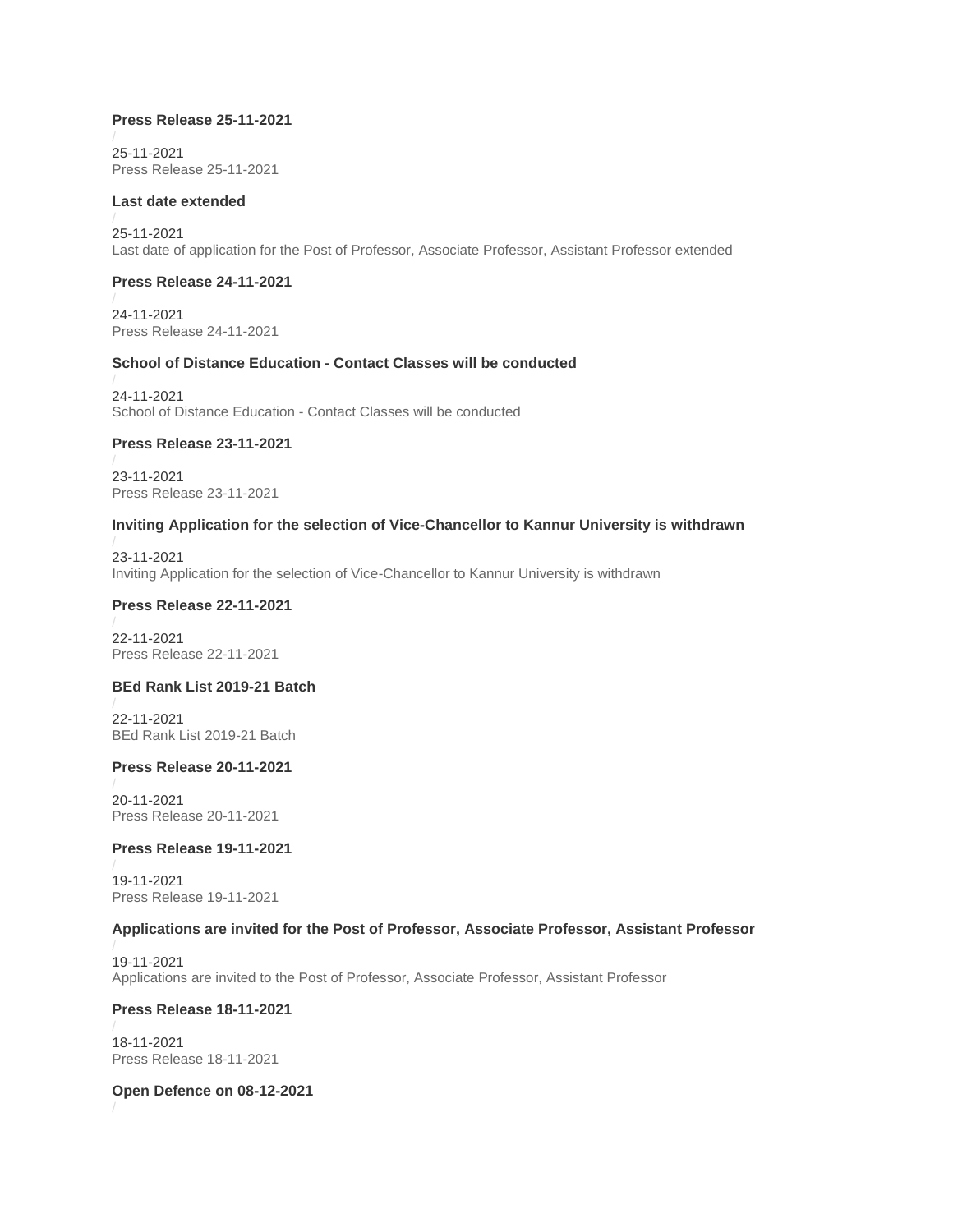18-11-2021 [Open Defence of Smt. Roobina M will be conducted on 08-12-2021](https://kannuruniversity.ac.in/media/documents/Roob-press.pdf)

#### **Open Defence on 09-12-2021**

18-11-2021 [Open Defence of Smt. Lakshmi Mohan N will be conducted on 09-12-2021](https://kannuruniversity.ac.in/media/documents/open_defence_lakshmimenonN.pdf)

## **Press Release 17-11-2021**

17-11-2021 [Press Release 17-11-2021](https://kannuruniversity.ac.in/media/documents/press_17-11-2021.pdf)

## **Circular - Appointment of Psychologist in various Campuses of Kannur University**

17-11-2021 Circular - [Appointment of Psychologist in various Campuses of Kannur University](https://kannuruniversity.ac.in/media/documents/circular_psychologist.pdf)

## **School of Distance Education - Contact classes will be conducted on 20,21-11-2021**

17-11-2021 School of Distance Education - [Contact classes will be conducted on 20,21-11-2021](https://kannuruniversity.ac.in/media/documents/Contact_class1.pdf)

## **Press Release 16-11-2021**

16-11-2021 [Press Release 16-11-2021](https://kannuruniversity.ac.in/media/documents/press_release_16-11-2021.pdf)

## **School of Distance Education - Grade Card will be issued.**

16-11-2021 [School of Distance Education -](https://kannuruniversity.ac.in/media/documents/sde_grade_card_16-11-2021.pdf) Grade Card will be issued.

## **Press Release 15-11-2021**

15-11-2021 [Press Release 15-11-2021](https://kannuruniversity.ac.in/media/documents/press_15-11-21.pdf)

#### **Press Release 14-11-2021**

14-11-2021 [Press Release 14-11-2021](https://kannuruniversity.ac.in/media/documents/press_14-11.pdf)

## **Press Release 12-11-2021**

12-11-2021 [Press Release 12-11-2021](https://kannuruniversity.ac.in/media/documents/press_12-11-2021.pdf)

## **Seats vacant for MSc Plant Science (ST Category)**

12-11-2021 [Seats vacant for MSc Plant Science \(ST Category\)](https://kannuruniversity.ac.in/media/documents/press_plantscience_vacancy_st_12-11-2021.pdf)

#### **Press Release 11-11-2021**

11-11-2021 [Press Release 11-11-2021](https://kannuruniversity.ac.in/media/documents/press_release_11-11-2021.pdf)

## **List of provisionally admitted Candidates for Ph.D. Programme 2020-21**

11-11-2021 [List of provisionally admitted Candidates for Ph.D. Programme 2020-21](https://kannuruniversity.ac.in/media/documents/RD-C1-1911-2020.pdf)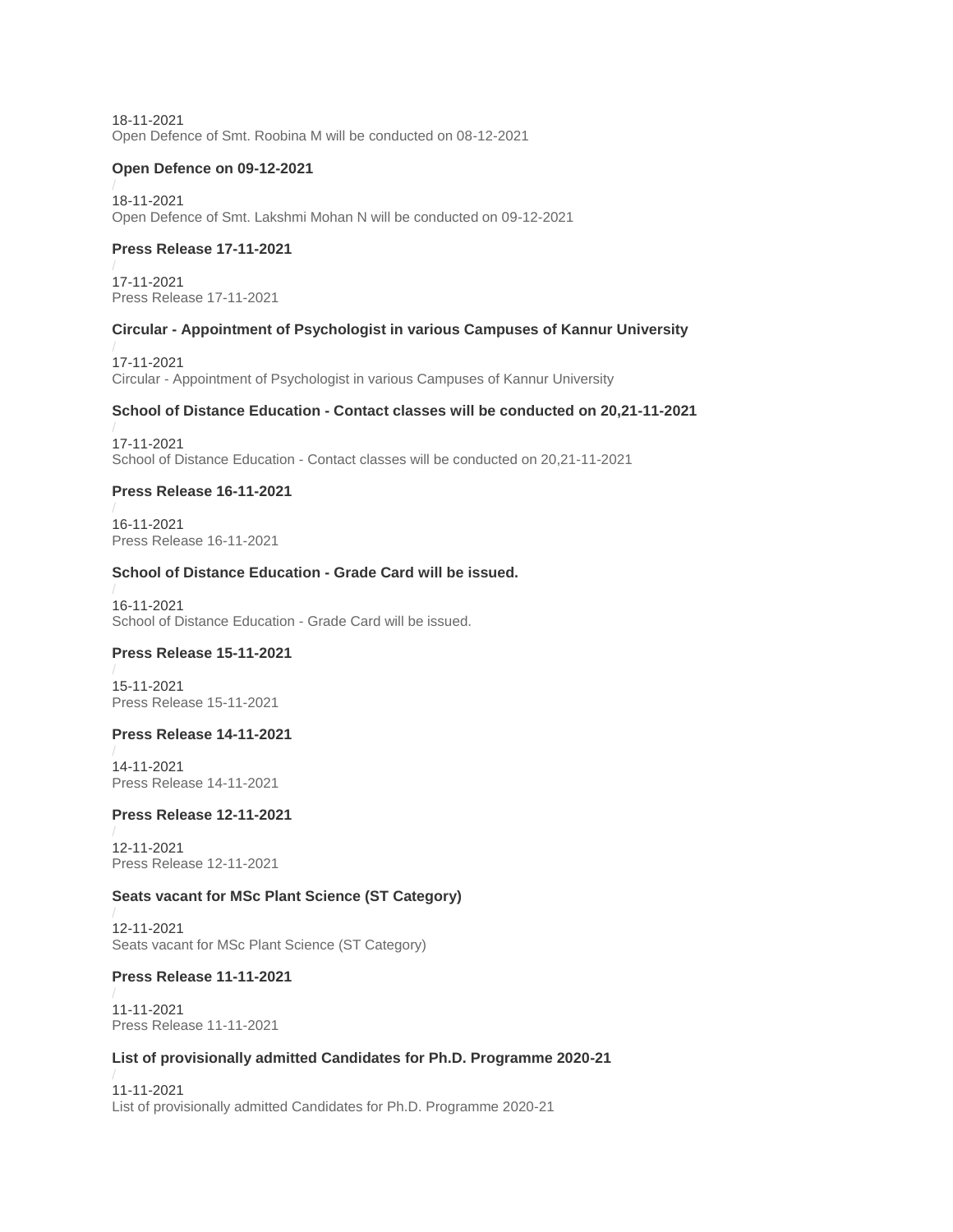## **Seats vacant for MSc Plant Science (ST Category)**

11-11-2021 [Seats vacant for MSc Plant Science \(ST Category\)](https://kannuruniversity.ac.in/media/documents/press_sc_st_plant_science.pdf)

## **School of Distance Education - contact classes of 3rd year UG Programmes will be conducted**

11-11-2021 School of Distance Education - [contact classes of 3rd year UG Programmes will be conducted](https://kannuruniversity.ac.in/media/documents/sde_contact_cls.pdf)

## **Press Release 10-11-2021**

10-11-2021 [Press Release 10-11-2021](https://kannuruniversity.ac.in/media/documents/press_sde_10-11-2021_IkTrhBf.pdf)

## **School of Distance Education - Grade cards will be distributed**

10-11-2021 [School of Distance Education -](https://kannuruniversity.ac.in/media/documents/press_sde_10-11-2021.pdf) Grade cards will be distributed

## **Press Release 09-11-2021**

09-11-2021 [Press Release 09-11-2021](https://kannuruniversity.ac.in/media/documents/Press_Release_09-11-2021.pdf)

## **Open Defence of Smt. Shyni M**

09-11-2021 [Open Defence of Smt. Shyni M will be conducted on 26-11-2021](https://kannuruniversity.ac.in/media/documents/PREESHY.pdf)

#### **Applications are invited for starting New Colleges / New Courses / Permanent increase of seats (except Engineering / Medical and allied subjects) during the Academic year 2022 - 23**

09-11-2021

[Applications are invited for starting New Colleges / New Courses / Permanent increase of seats \(except Engineering /](https://kannuruniversity.ac.in/media/documents/newcollege_course.pdf)  [Medical and allied subjects\) during the Academic year 2022 -](https://kannuruniversity.ac.in/media/documents/newcollege_course.pdf) 23

## **Aaplications are invited for the selection of Vice Chancellor, Kannur University**

08-11-2021 [Aaplications are invited by the selection committee for the selection of Vice Chancellor, Kannur University from](https://kannuruniversity.ac.in/media/documents/Notification_VC_dt_01.11.2021.pdf)  [eligible candidates.](https://kannuruniversity.ac.in/media/documents/Notification_VC_dt_01.11.2021.pdf)

## **Press Release 08-11-2021**

08-11-2021 [Press Release 08-11-2021](https://kannuruniversity.ac.in/media/documents/Press_Release_08-11-2021.pdf)

#### **Applications are invited for the admission to UG and PG programmes under Private Registration**

080-11-2021 [Applications are invited for the admission to UG and PG programmes under Private Registration](https://kannuruniversity.ac.in/media/documents/sde_notification_05-11-2021.pdf)

## **UGC - HRDC Tentative Schedule 2021-22**

08-11-2021 UGC - [HRDC Tentative Schedule 2021-22](https://kannuruniversity.ac.in/media/documents/New_Schedule.pdf)

# **എം എസ്സി കംപ്യൂട്ടേഷണൽ ബട്ട ോളജി പ്പ്ട്ടേശനം 2021-22**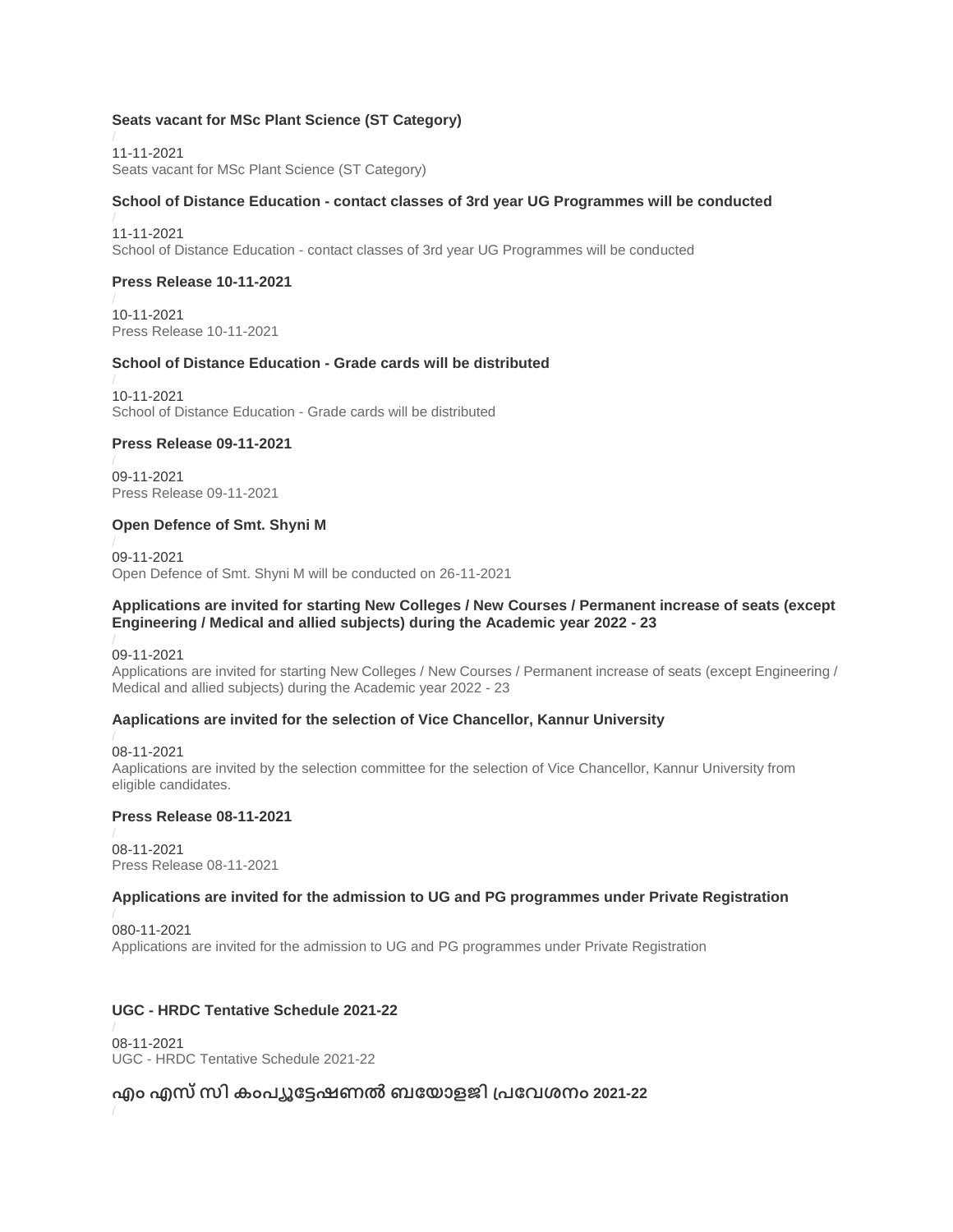08-11-2021 എം എസ് സി [കംപ്യൂട്ടേഷണൽ](https://kannuruniversity.ac.in/media/documents/MSc_CB_Spot_Admission_Notification.pdf) ബയോളജി പ്രവേശനം 2021-22

## **Applications are invited for readmission and College Transfer**

08-11-2021 [Applications are invited for readmission and College Transfer](https://kannuruniversity.ac.in/media/documents/Press_Release_2.pdf)

## **Press Release 06-11-2021**

06-11-2021 [Press Release 06-11-2021](https://kannuruniversity.ac.in/media/documents/press_release_06-11-2021.pdf)

# **എം എസ്സി കംപ്യൂട്ടേഷണൽ ബട്ട ോളജി പ്പ്ട്ടേശനം 2021-22**

06-11-2021 എം എസ് സി [കംപ്യൂട്ടേഷണൽ](https://kannuruniversity.ac.in/media/documents/MCB2021-22_SC-ST_notification_LWN3kIZ.pdf) ബയോളജി പ്രവേശനം 2021-22

## **Press Release 05-11-2021**

05-11-2021 [Press Release](https://kannuruniversity.ac.in/media/documents/press_release_05-11-2021.pdf)

## **Applications are invited for private registration to Certificate, UG, PG Programmes 2021-22**

05-11-2021 [Applications are invited for private registration to Certificate, UG, PG Programmes 2021-22](https://kannuruniversity.ac.in/media/documents/sde_notification_05-11-2021.pdf)

## **School of Distance Education - Applications are invited for the post of Course Coordinator (English)**

05-11-2021 School of Distance Education - [Applications are invited for the post of Course Coordinator \(English\)](https://kannuruniversity.ac.in/media/documents/sde_press_coordinator.pdf)

## **Press Release School of Distance Education**

04-11-2021 [School of Distance Education -](https://kannuruniversity.ac.in/media/documents/press_sde_03-11-2021.pdf) Distribution of Grade card

## **Open Defence of Smt. Lekha V on 20-11-2021**

05-11-2021 [Open Defence of Smt. Lekha V on 20-11-2021](https://kannuruniversity.ac.in/media/documents/open_defence_lekha_v_.pdf)

## **Press Release 03-11-2021**

03-11-2021 [Press Release 03-11-2021](https://kannuruniversity.ac.in/media/documents/press_03-11-21.pdf)

## **Seat vacancy notification for M.Sc. Wood Science & Technology**

03-11-2021 [Seat vacancy notification for M.Sc. Wood Science & Technology](https://kannuruniversity.ac.in/media/documents/woodscience_03-11-2021.pdf)

## **Press Release 02-112021**

02-11-2021 [Press Release 02-112021](https://kannuruniversity.ac.in/media/documents/press_02-11-2021.pdf)

## **Press release- 2021-22 year Afzal ul ulama (preliminary)- Closing date of Admission**

02-11-2021